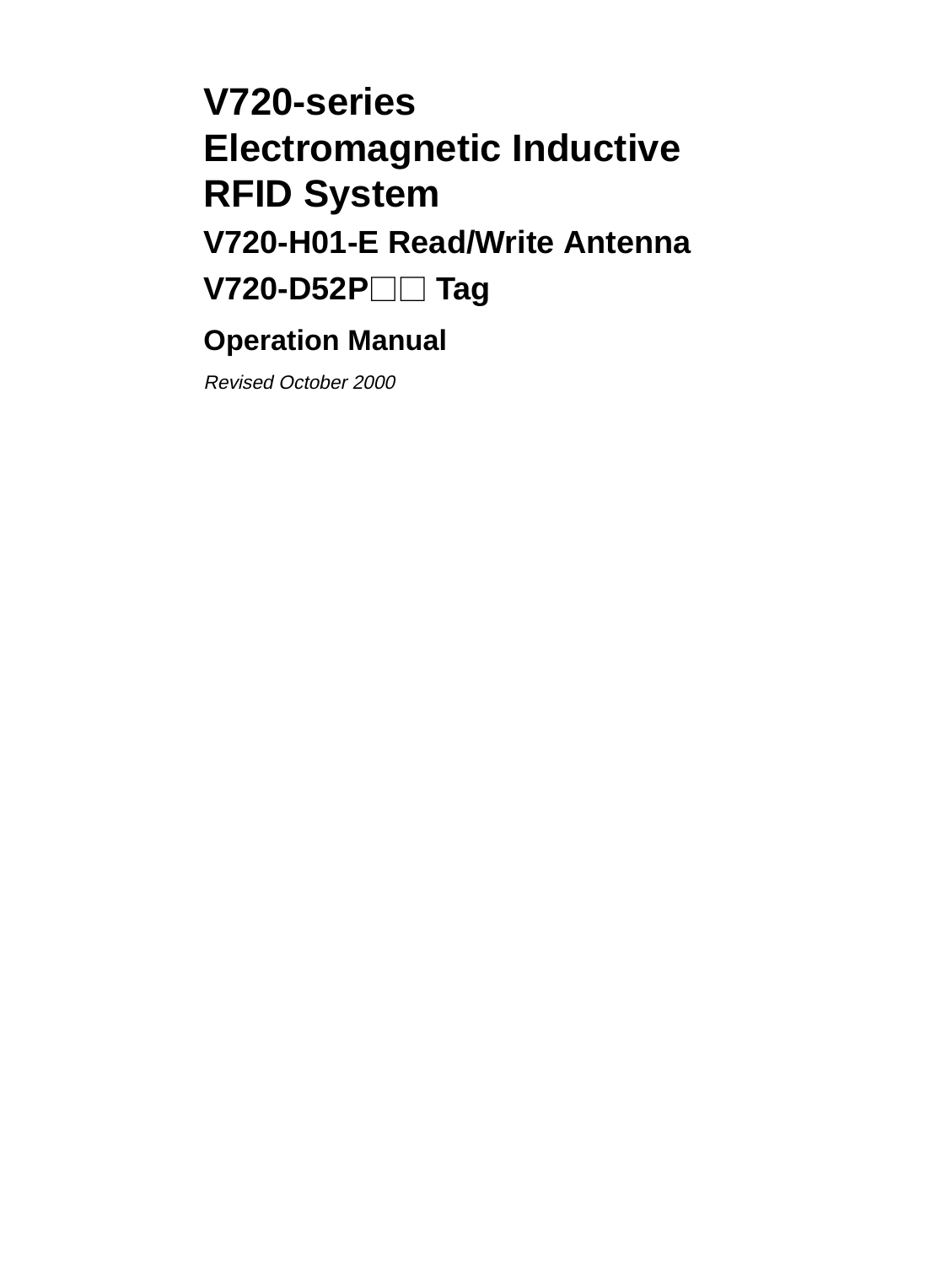# **Notice:**

OMRON products are manufactured for use according to proper procedures by a qualified operator and only for the purposes described in this manual.

The following conventions are used to indicate and classify precautions in this manual. Always heed the information provided with them. Failure to heed precautions can result in injury to people or damage to property.

- **! DANGER** Indicates an imminently hazardous situation which, if not avoided, will result in death or serious injury.
- **! WARNING** Indicates a potentially hazardous situation which, if not avoided, could result in death or serious injury.
- **/!∖** Caution **Caution** Indicates a potentially hazardous situation which, if not avoided, may result in minor or moderate injury, or property damage.

#### **Visual Aids**

The following headings appear in the left column of the manual to help you locate different types of information.

- **Note** Indicates information of particular interest for efficient and convenient operation of the product.
- **1, 2, 3...** 1. Indicates lists of one sort or another, such as procedures, checklists, etc.

#### **OMRON, 2000**

All rights reserved. No part of this publication may be reproduced, stored in a retrieval system, or transmitted, in any form, or by any means, mechanical, electronic, photocopying, recording, or otherwise, without the prior written permission of OMRON.

No patent liability is assumed with respect to the use of the information contained herein. Moreover, because OMRON is constantly striving to improve its high-quality products, the information contained in this manual is subject to change without notice. Every precaution has been taken in the preparation of this manual. Nevertheless, OMRON assumes no responsibility for errors or omissions. Neither is any liability assumed for damages resulting from the use of the information contained in this publication.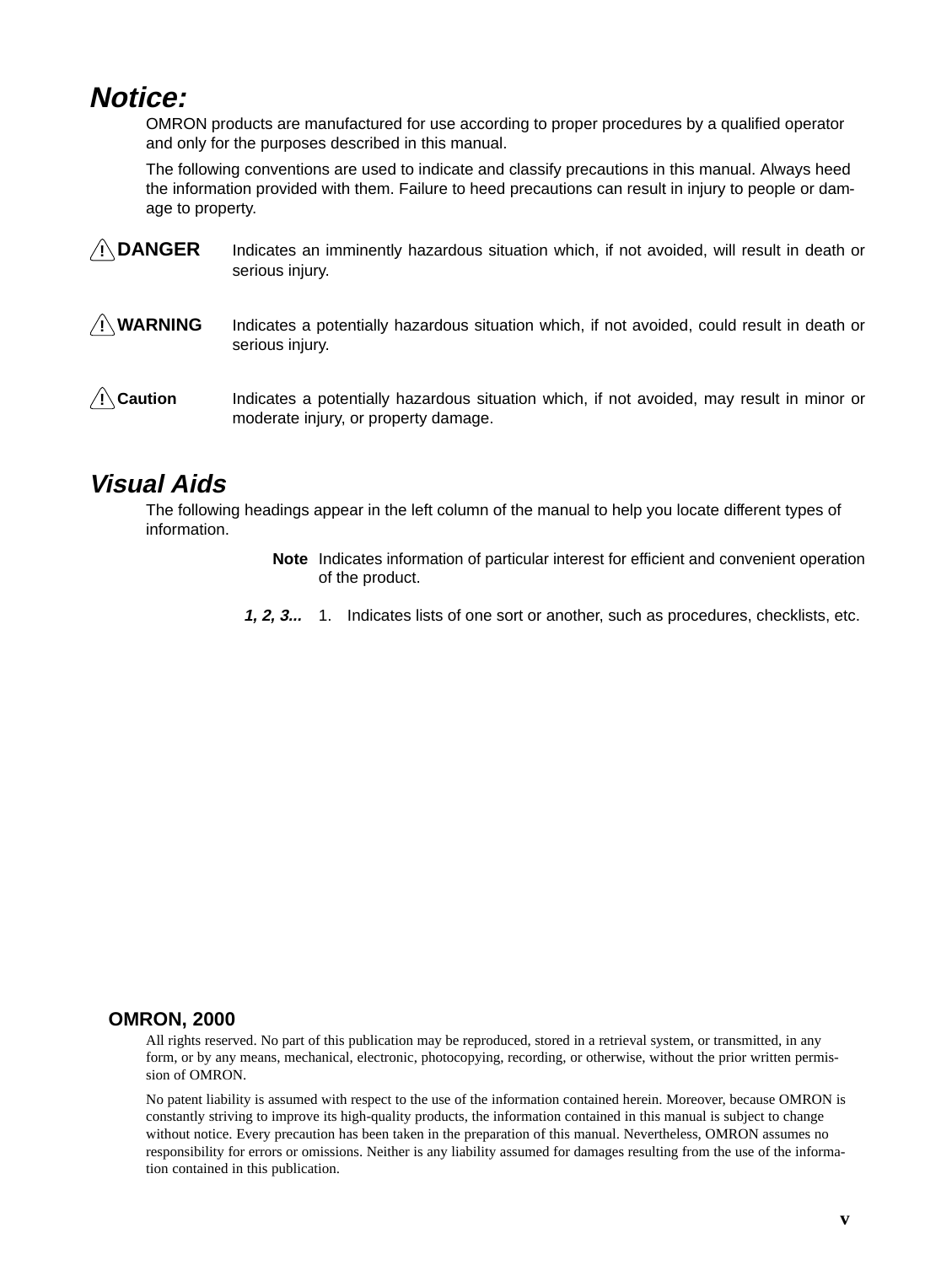# **TABLE OF CONTENTS**

| PRECAUTIONS                    |  |
|--------------------------------|--|
| <b>SECTION 1</b>               |  |
| Characteristics                |  |
|                                |  |
| <b>SECTION 2</b>               |  |
| Specifications and Performance |  |
| $2 - 1$                        |  |
| $2 - 2$<br>$2 - 3$             |  |
|                                |  |
| <b>SECTION 3</b>               |  |
|                                |  |
| $3 - 1$                        |  |
| $3 - 2$                        |  |
| <b>SECTION 4</b>               |  |
|                                |  |
| $4 - 1$                        |  |
| $4-2$<br>$4 - 3$               |  |
| Revision History               |  |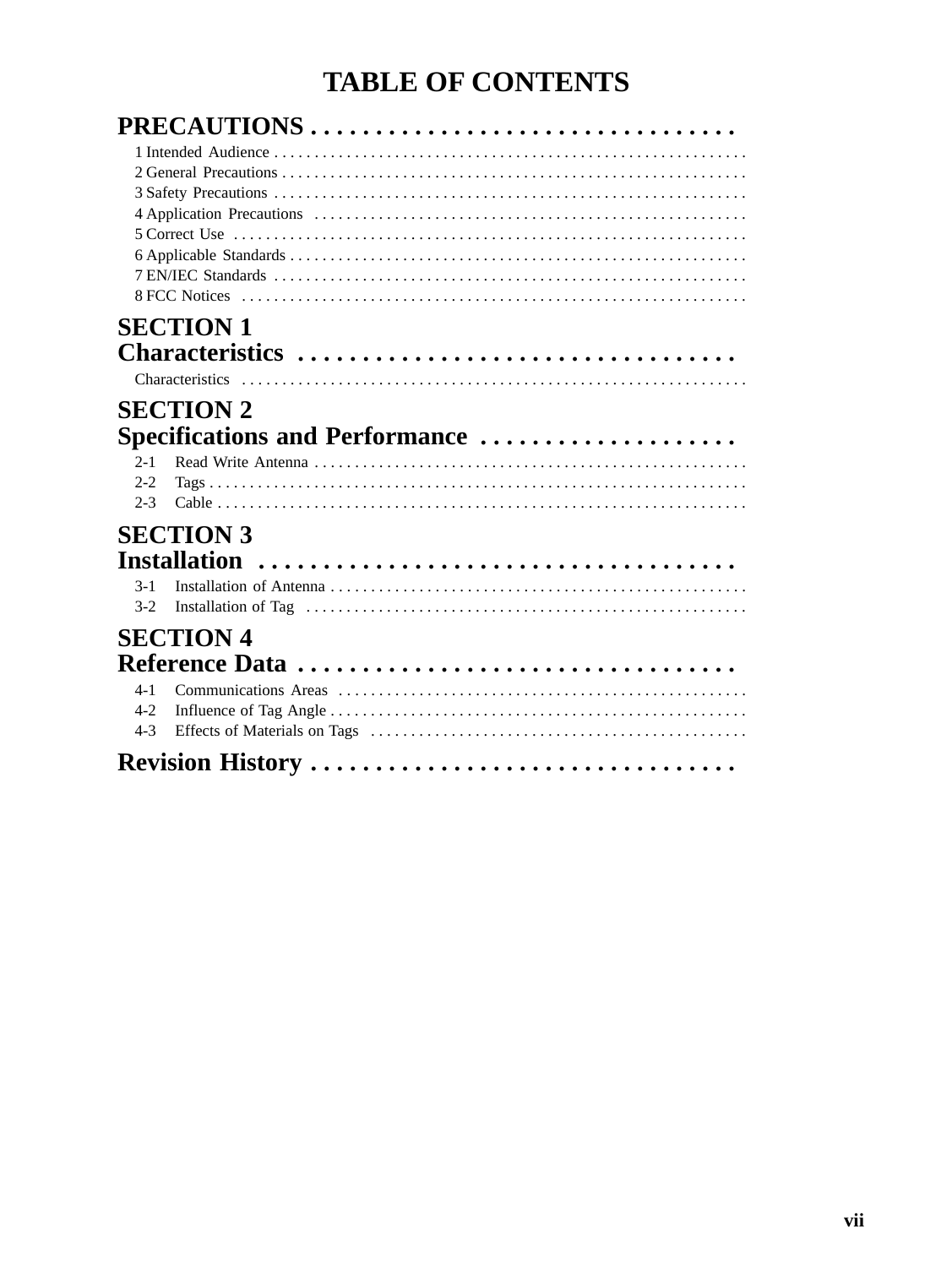# **About this Manual:**

This manual describes the installation and operation of the V720-series Electromagnetic Inductive RFID System (V720-H01-E Read Write Antenna and V720-D52P30 and V720-D52P40 RFID Tags) and includes the sections described below.

Please read this manual carefully and be sure you understand the information provided before attempting to install and operate the V720-series Electromagnetic Inductive RFID System.

**Section 1** provides the characteristics of the components that make up the V720 System.

**Section 2** provides the specifications and performance characteristics of the components of the V720 System.

**Section 3** provides installation information for the V720 System.

**Section 4** provides reference data relating to V720 communications areas.

#### **WARNING** Failure to read and understand the information provided in this manual may result in **!**personal injury or death, damage to the product, or product failure. Please read each section in its entirety and be sure you understand the information provided in the section and related sections before attempting any of the procedures or operations given.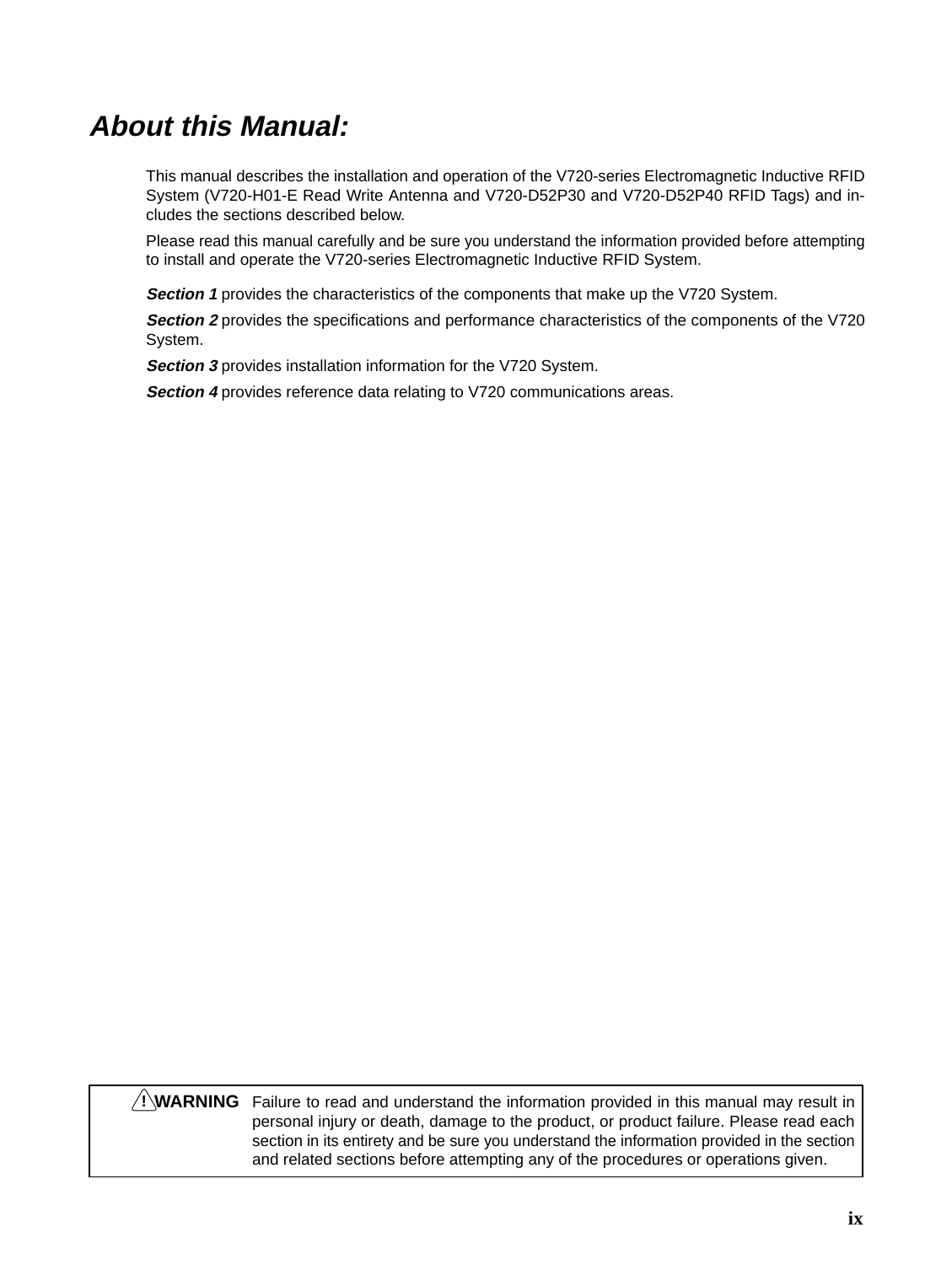# **PRECAUTIONS**

This section provides general precautions for using the V720-series Electromagnetic Inductive RFID System and related devices.

**The information contained in this section is important for the safe and reliable application of the V720-series Electromagnetic Inductive RFID System. You must read this section and understand the information contained before attempting to set up or operate a V720-series Electromagnetic Inductive RFID System.**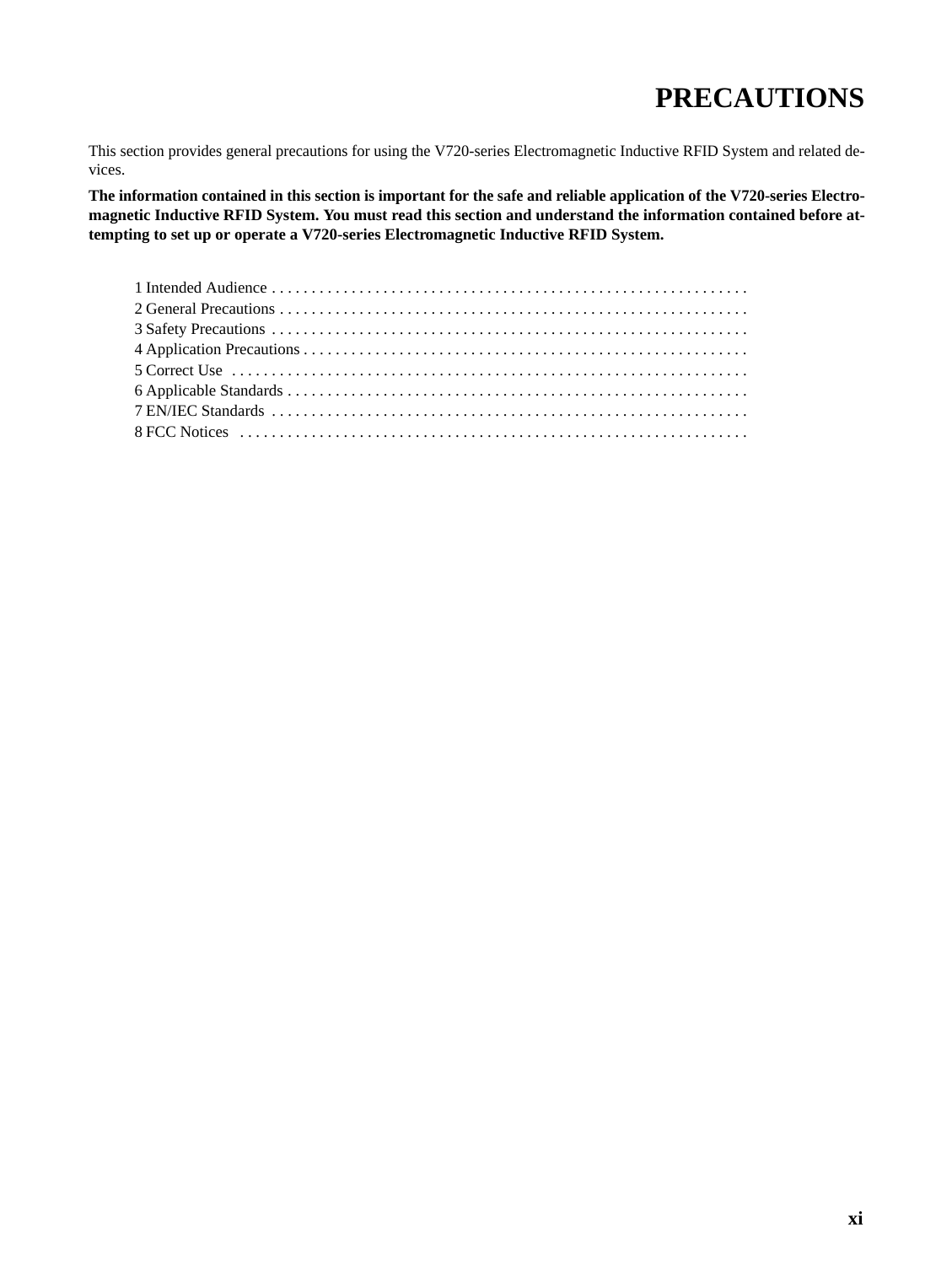# **1 Intended Audience**

This manual is intended for the following personnel, who must also have knowledge of electrical systems (an electrical engineer or the equivalent).

- Personnel in charge of installing systems.
- Personnel in charge of designing systems.
- Personnel in charge of managing systems and facilities.

#### **2 General Precautions**

The user must operate the product according to the performance specifications described in the operation manuals.

Before using the product under conditions which are not described in the manual or applying the product to nuclear control systems, railroad systems, aviation systems, vehicles, combustion systems, medical equipment, amusement machines, safety equipment, and other systems, machines, and equipment that may have a serious influence on lives and property if used improperly, consult your OMRON representative.

Make sure that the ratings and performance characteristics of the product are sufficient for the systems, machines, and equipment, and be sure to provide the systems, machines, and equipment with double safety mechanisms.

This manual provides information for installing and operating the V720-series Electromagnetic Inductive RFID System. Be sure to read this manual before attempting to use the System and keep this manual close at hand for reference during operation.



**! WARNING** It is extremely important that a V720-series Electromagnetic Inductive RFID System be used for the specified purpose and under the specified conditions, especially in applications that can directly or indirectly affect human life. You must consult with your OMRON representative before applying the System to the above-mentioned applications.

# **3 Safety Precautions**

**! WARNING** Always connect to a ground of 100 Ω or less when installing the System. Not connecting to a a ground of 100  $\Omega$  or less may result in electric shock.

**! WARNING** Do not touch any of the terminals or terminal blocks while the power is being supplied. Doing so may result in electric shock.

**! WARNING** Do not attempt to take any unit apart or touch the inside while the power is being supplied. Doing so may result in electric shock.

# **4 Application Precautions**

/**!∖Caution** 

Be sure to observe the following precautions to ensure safety in installing or operating the System.

- Do not use the System in an environment subject to flammable, explosive, or corrosive gases.
- Do not attempt to take any Units apart, to repair any Units, or to modify any Units in any way.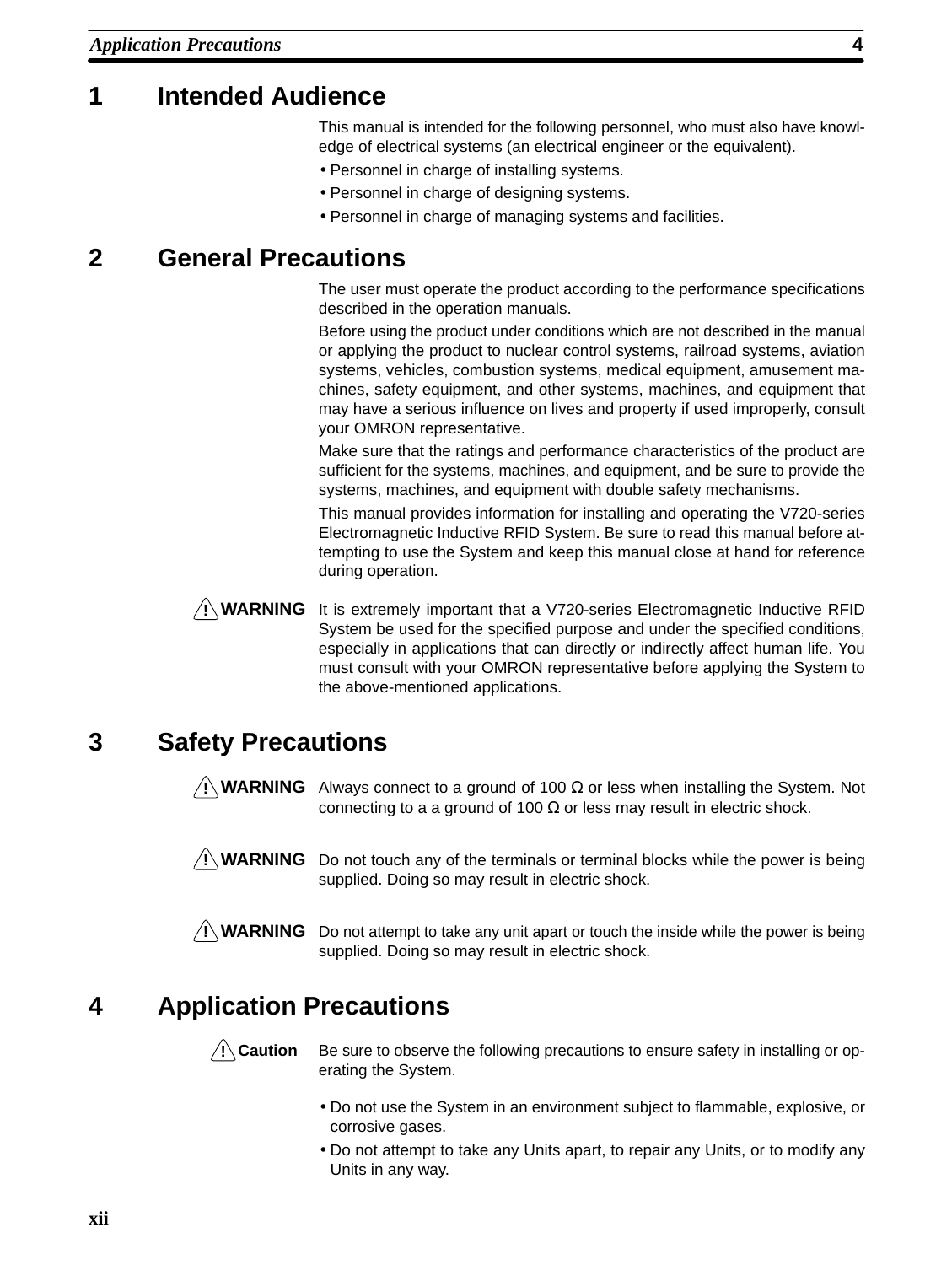- Be sure that all the mounting screws, terminal screws, and cable connector screws are tightened to the torque specified in the relevant manuals.
- Be sure that the items with locking devices are properly locked into place before using the System.
- Do not remove the ferrite core attached to the V720-H01-E.
- Be sure to observe all warnings, cautions, and safety precautions specified in the manual.

# **5 Correct Use**

**/!∖Caution** 

Do not install the V720-H01-E in the following locations:

- Locations subject to direct sunlight.
- Locations subject to condensation as the result of severe changes in temperature.
- Locations subject to corrosive or flammable gases.
- Locations subject to shock or vibration.

**/!∖** Caution **Caution** The RFID System operates at a frequency of 13.56 MHz to communicate with the Tags. Be sure to observe the following precautions to minimize the electrical noise that may be caused when the RFID System is placed near transceivers, motors, monitoring devices, or power supplies. Also confirm that the System is not affected by such noise in advance.

- Connect surrounding metallic devices to a ground of 100  $\Omega$  or less.
- Do not wire the lines of the RFID System alongside high-tension or power lines.
- Check the polarity of each terminal and make sure not to make mistakes in polarity.

**/!∖** Caution **Caution** Be sure to observe the following precaution when cleaning the V720-H01-E:

> • Organic solvents may damage the paint coating on the casing or resin part of the product. Do not use paint thinner or any other organic solvent to clean the product.

# **6 Applicable Standards**

The V720-H01-E conforms to the following standards:

- European Standard
	- EN 300 330 (1999)
	- ETS 300 683 (1997)
	- EN 60065
- FCC (USA)
	- FCC Part 15 Subpart C
- CCA (Canada)
	- CCA 210 Category I Equipment
- ARIB (Japan)
	- ARIB STD-T60

# **7 EN/IEC Standards**

• In connection with EC unification, eighteen European countries will integrate their conventional safety standards into EN standards. When the EN stan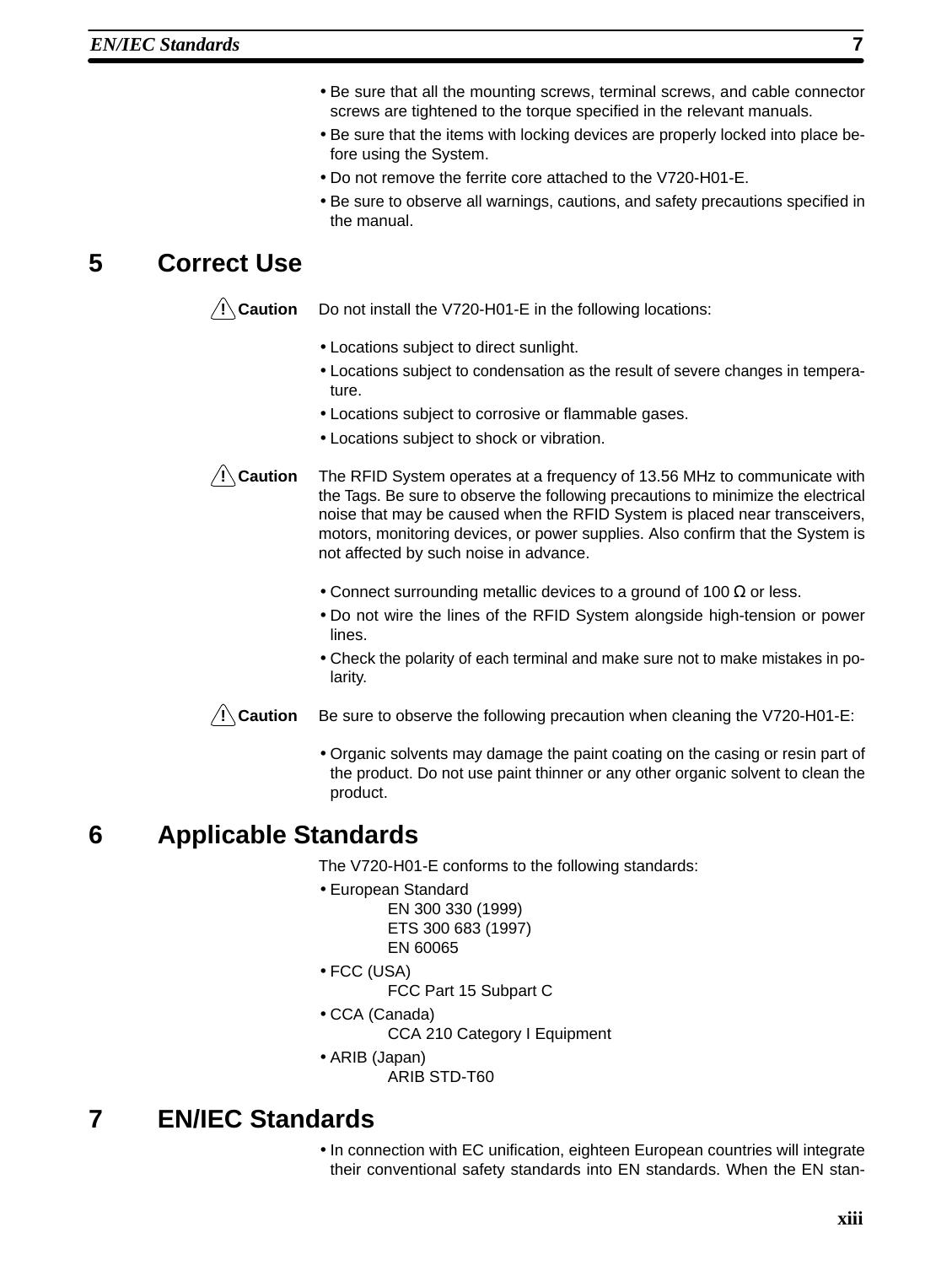dards come into effect, they will apply as the unified European standards in place of the conventional safety standards.

- EN standards are based on IEC standards. Therefore, machines that are exported to Europe from Asia or North America must satisfy EN standards. Otherwise, the machines must satisfy IEC standards if the machines do not fall under EN standards.
- The CE marking is provided by EC Directives. A product bearing a CE marking meets the safety standards specified by all relevant EC Directives. If the product is a machine, it must satisfy the EC Machinery Directive, Low-voltage Directive (LVD), and EMC requirements of the EC Directives. The product must satisfy the EMC and LVD requirements of the EC Directives, if the product is a home electronics appliance or office machine, and the R&TTE Directives as well as the EMC and LVD requirements of the EC Directives, if the product is a wireless or remote communications terminal. Machines bearing CE markings can be freely exported to European countries. In other words, a CE marking is the passport for export to Europe.
- EC Directives are provided for the purpose of European unification. Approximately 300 EC Directives have been passed. EC Directives for machines are called Machine Directives. According to the Machine Directives (EC Directive Document number 89/392/EEC), machines exported to Europe on and after January 1, 1995 must bear CE markings.
- EMC standards are for electro-magnetic compatibility. A machine must satisfy the EMC requirements of EC directives by taking countermeasures against EMI (electro-magnetic interference) and EMC (electro-magnetic susceptibility).
- R&TTE Directives are for wireless communications and remote communications terminals.

#### **Electromagnetic Inductive RFID System**

The V720-H01-E satisfies R&TTE Directive requirements. The following is a list of applicable V720-series products and corresponding standards.

| <b>Read Write</b><br>Antenna                        | <b>Standards</b> | Remarks                                                                                                        |
|-----------------------------------------------------|------------------|----------------------------------------------------------------------------------------------------------------|
| V720-H01-E<br>EN 300 330<br>ETS 300 683<br>EN 60065 |                  | A ferrite core (TDK ZCAT2035-0930A-BK) is<br>attached to the Antenna Cable. Do not remove the<br>ferrite core. |

# 0891 **!**

#### **8 FCC Notices**

**! WARNING** Changes or modifications not expressly approved by the party responsible for compliance could void the user's authority to operate the equipment.

Operation is subject to the following two conditions:

- (1) this device may not cause interference, and
- (2) this device must accept any interference, including interference that may cause undesired operation of the device.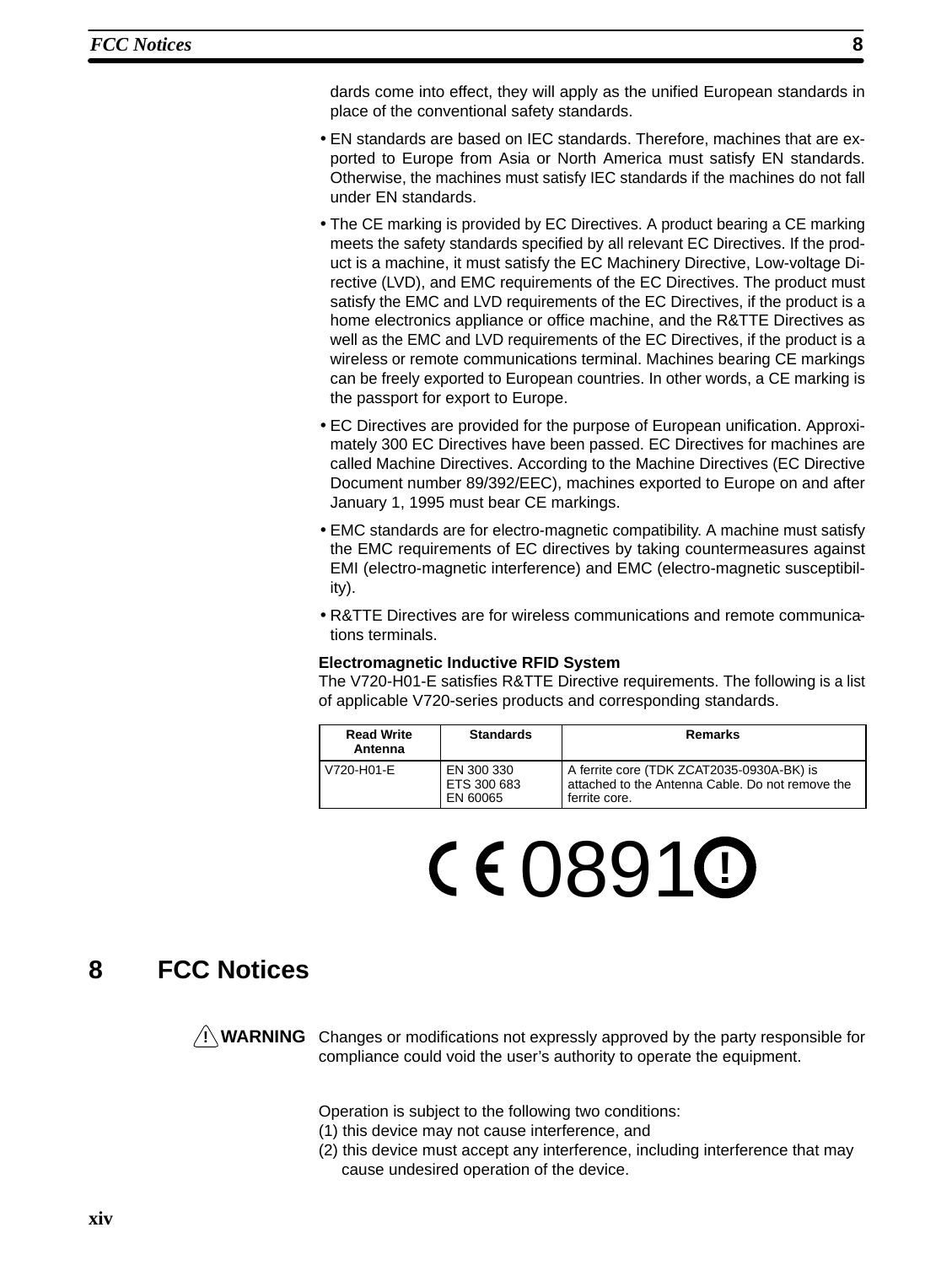# **SECTION 1 Characteristics**

This section provides the characteristics of the components that make up the V720 System.

Characteristics . . . . . . . . . . . . . . . . . . . . . . . . . . . . . . . . . . . . . . . . . . . . . . . . . . . . . . . . . . . . . . . .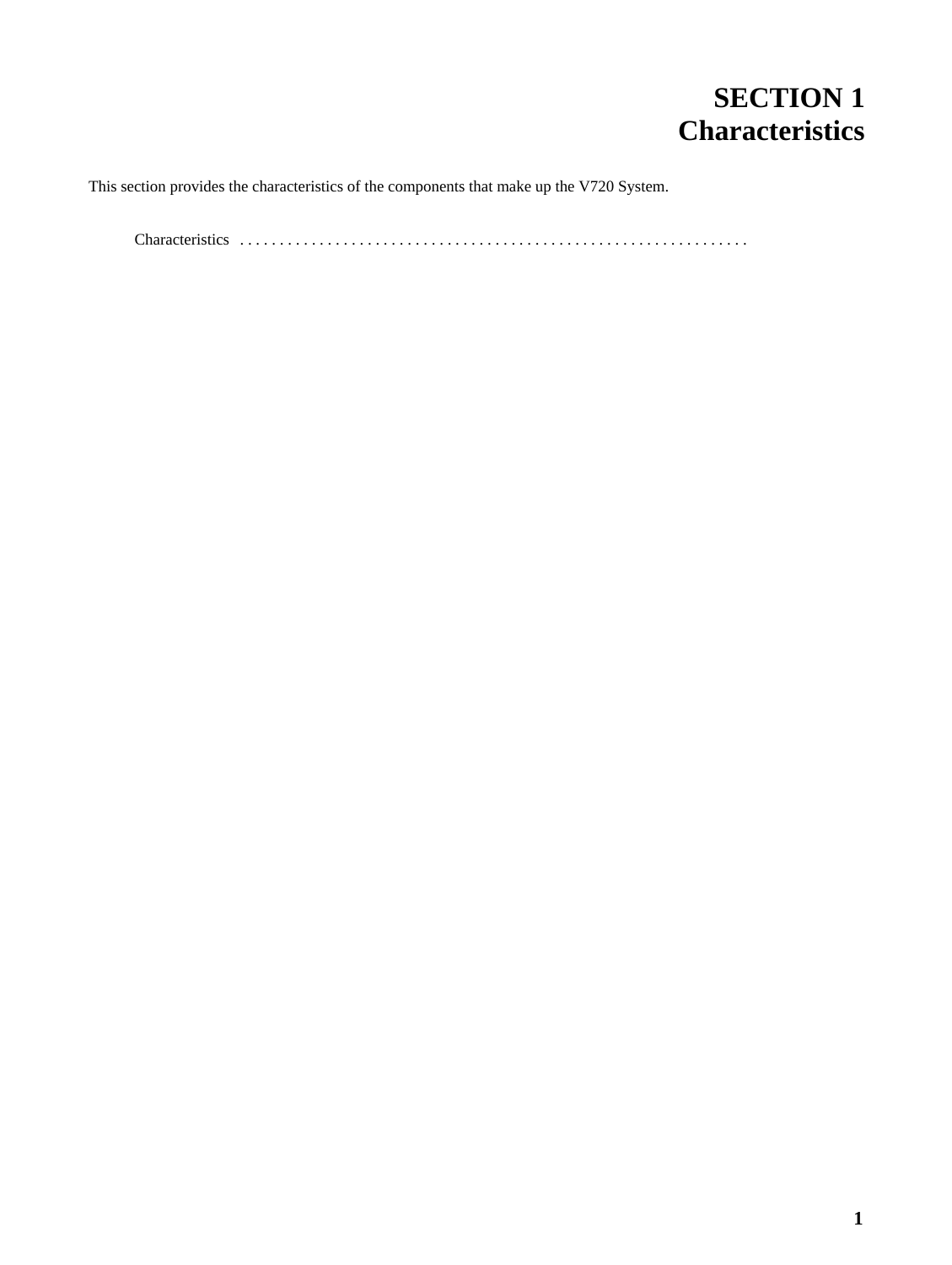The V720-series Electromagnetic Inductive RFID System is ideal for the construction of highly functional, long-distance wireless ID systems for material control and logistics.

V720-H01-E V720-CD1D



The RFID System operates in either multiple, simultaneous access mode or FIFO (first-in, first-out) read/write mode. In multiple, simultaneous access mode, if there is more than one Tag in the communications area, the RFID System reads and writes data from and to all the Tags at one time. In FIFO read/write mode, the RD-ID System reads and writes data to one Tag after another as they come into the communications area. **Highly Functional RFID System**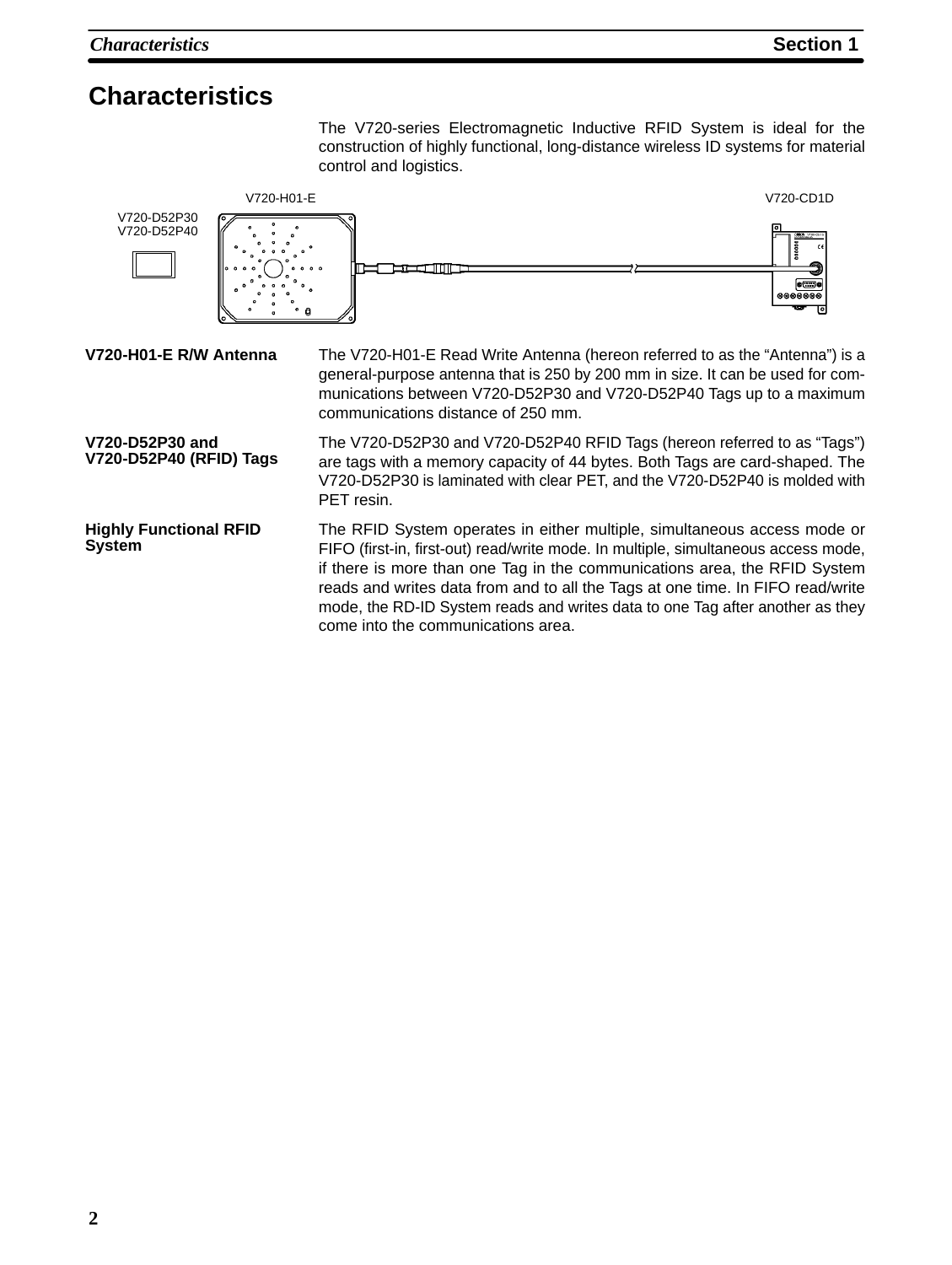# **SECTION 2 Specifications and Performance**

This section provides the specifications and performance characteristics of the components of the V720 System.

| $2 - 2$ |                                                                                                                                |
|---------|--------------------------------------------------------------------------------------------------------------------------------|
|         |                                                                                                                                |
|         |                                                                                                                                |
|         | 2-2-3 Memory Map $\dots \dots \dots \dots \dots \dots \dots \dots \dots \dots \dots \dots \dots \dots \dots \dots \dots \dots$ |
| $2 - 3$ |                                                                                                                                |
|         |                                                                                                                                |
|         |                                                                                                                                |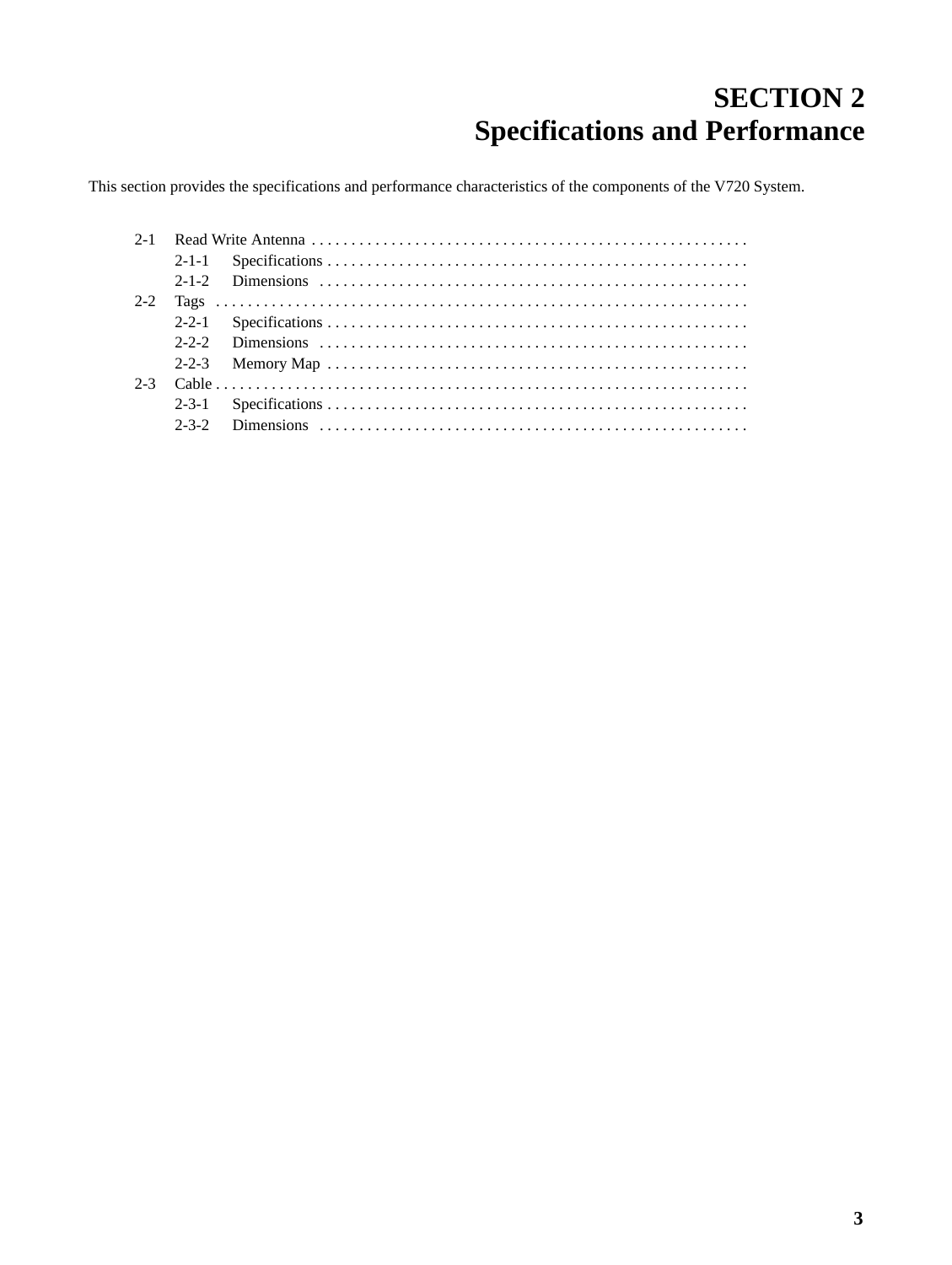# **2-1 Read Write Antenna**

# **2-1-1 Specifications**

#### **Basic Specifications**

| Item                          | V720-H01-E                                                                                                                           |
|-------------------------------|--------------------------------------------------------------------------------------------------------------------------------------|
| Ambient operating temperature | $-20$ to 55 $\degree$ C (with no icing)                                                                                              |
| Ambient storage temperature   | $-35$ to 65 $\degree$ C (with no icing)                                                                                              |
| Ambient operating humidity    | 35% to 85% (with no condensation)                                                                                                    |
| Insulation resistance         | 20 MΩ min. (at 100 VDC) between rear plate and casing                                                                                |
| Dielectric strength           | 1,000 VAC min. (50/60 Hz) between rear plate and casing for 1 minute<br>(leakage current does not exceed 1 mA)                       |
| Degree of protection          | IEC60529 IP40 (except connector)                                                                                                     |
| Vibration resistance          | Destruction: 10 to 150 Hz, 0.7-mm double amplitude at 50 m/s <sup>2</sup> in X, Y, and Z<br>directions four times each for 8 minutes |
| Shock resistance              | Destruction: 150 $m/s^2$ three times each in X, Y, and Z directions                                                                  |
| Cable length                  | 0.1 m (use up to 30.1 m of extension cable to connect to the Controller)                                                             |
| <b>LED</b> indicators         | Power supply:<br>Green<br><b>Communications: Orange</b>                                                                              |
| Weight                        | Approx. 750 g                                                                                                                        |

#### **Communications Specifications**

| <b>Item</b>                  | V720-H01-E                                      |
|------------------------------|-------------------------------------------------|
| <b>Communications method</b> | Electromagnetic induction                       |
| Communications frequency     | 13.56 MHz $\pm$ 7 kHz                           |
| Demodulation method          | ASK                                             |
| Communications range         | V720-D52P30/V720-D52P40: typ. 250 mm (see note) |

**Note** The communications range depends on many factors, such as tag orientation environment, and the presence of metallic objects. The range shown in the table is the typical communications range.



The Antenna is not water-resistant. Do not use the Antenna in places where it may come into contact with water.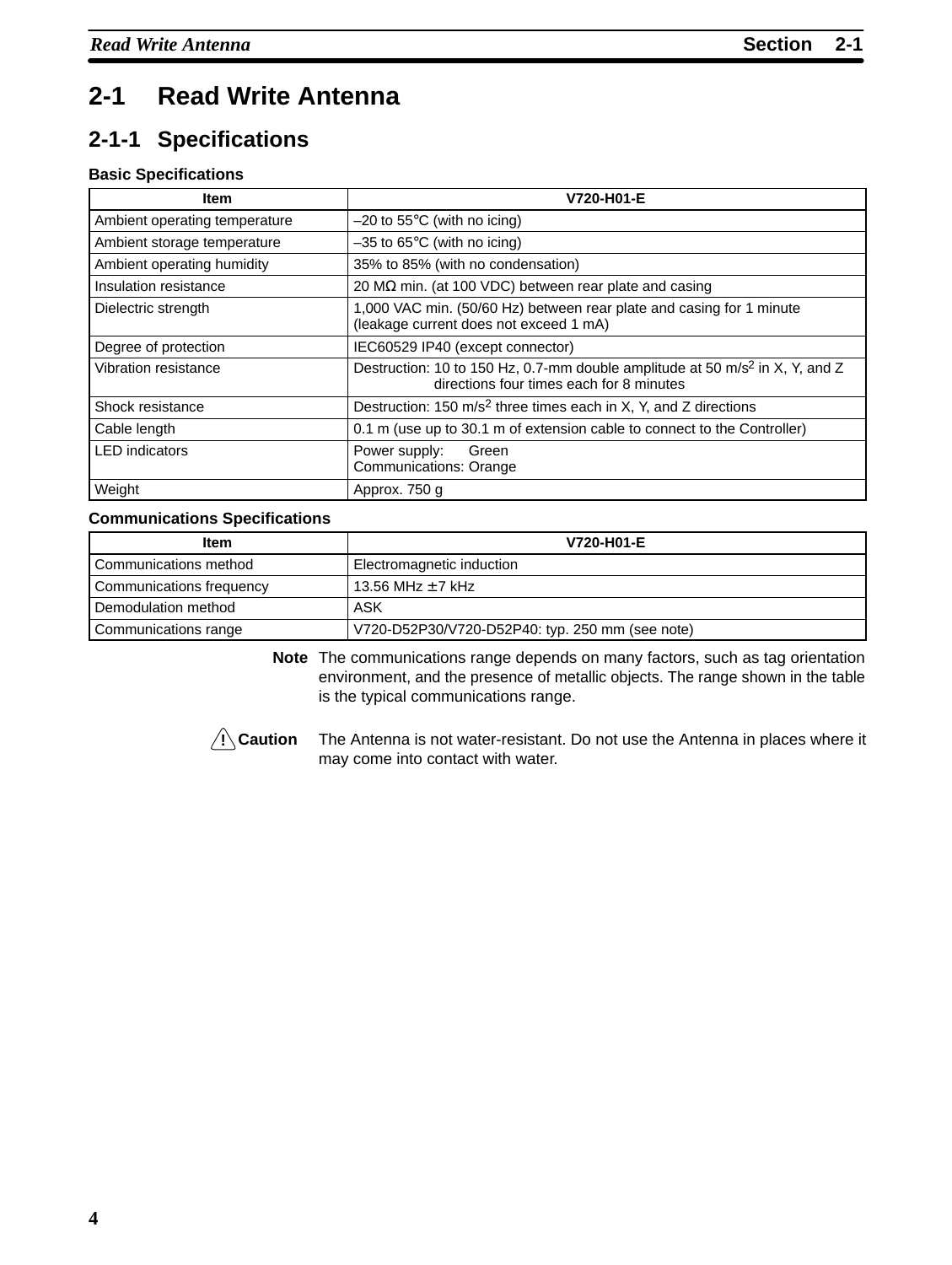# **2-1-2 Dimensions**

#### **V720-H01-E**



| Casing material     | PC/ASA resin |
|---------------------|--------------|
| Rear panel material | l Aluminium  |
| <b>Cable</b>        | l PVC        |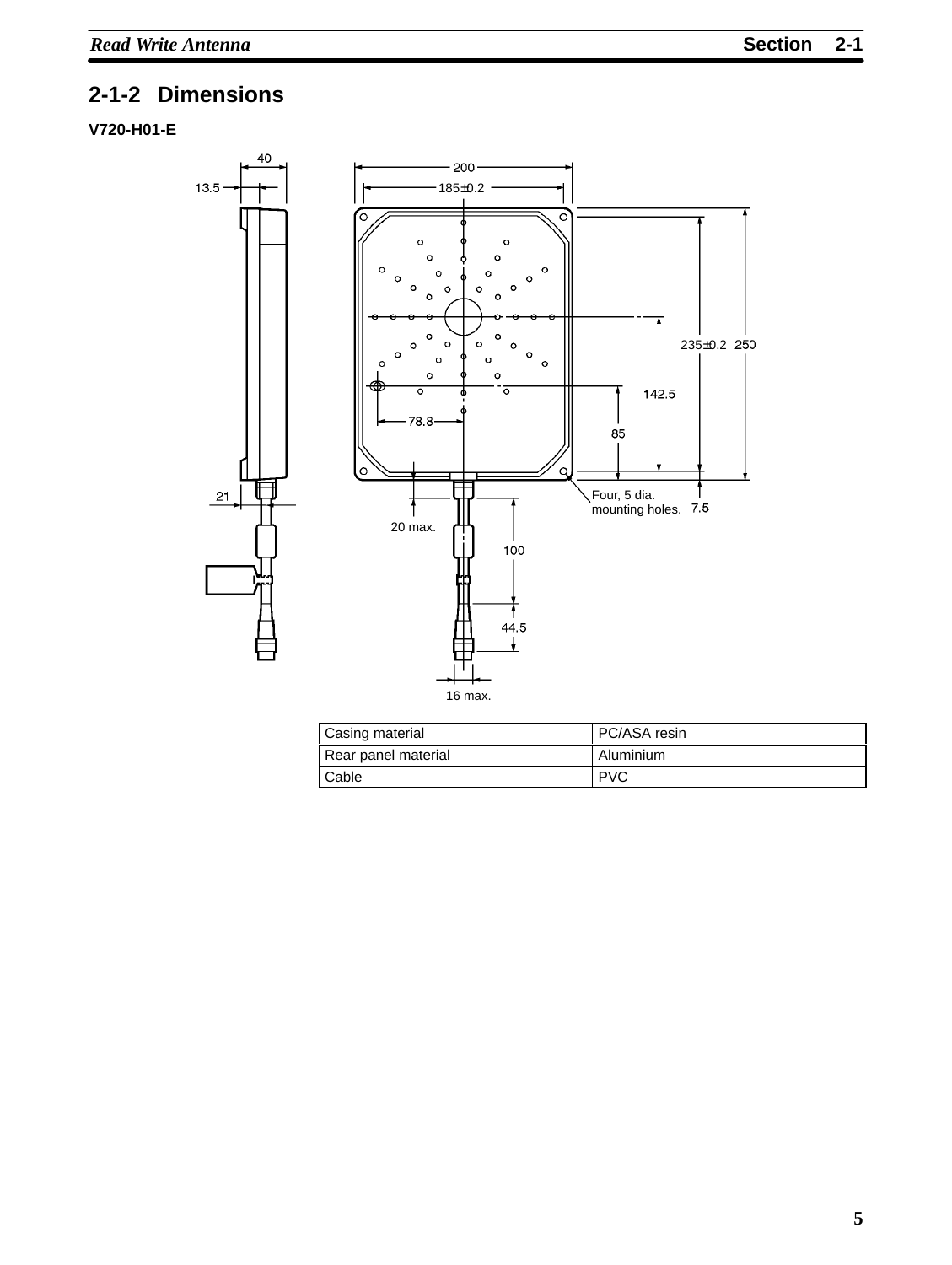# **2-2 Tags**

# **2-2-1 Specifications**

| <b>Item</b>                      | Model                                                                                                                                 |  |  |  |  |
|----------------------------------|---------------------------------------------------------------------------------------------------------------------------------------|--|--|--|--|
|                                  | V720-D52P30<br>V720-D52P40                                                                                                            |  |  |  |  |
| Memory capacity                  | 44 bytes (User Memory area)                                                                                                           |  |  |  |  |
| Type of memory                   | <b>EEPROM</b>                                                                                                                         |  |  |  |  |
| Data backup time                 | 10 years                                                                                                                              |  |  |  |  |
| Data writing times               | 100,000 times per address                                                                                                             |  |  |  |  |
| Ambient operating<br>temperature | $-10^{\circ}$ C to 70 $^{\circ}$ C                                                                                                    |  |  |  |  |
| Ambient storage temperature      | $-30^{\circ}$ C to 70 $^{\circ}$ C                                                                                                    |  |  |  |  |
| Degree of protection             | IP67 (IEC60529)                                                                                                                       |  |  |  |  |
| Vibration resistance             | Destruction: 10 to 500 Hz, 1.5-mm double amplitude at 100 m/s <sup>2</sup> in X, Y, and Z<br>directions ten times each for 11 minutes |  |  |  |  |
| Shock resistance                 | Destruction: 500 m/s <sup>2</sup> in $\pm X$ , $\pm Y$ , and $\pm Z$ directions three times each (i.e., 18 times in<br>total)         |  |  |  |  |
| Material                         | <b>PET</b>                                                                                                                            |  |  |  |  |
| Weight                           | Approx. 2 g<br>Approx. 4 g                                                                                                            |  |  |  |  |

## **2-2-2 Dimensions**

#### **V720-D52P30**

|        | $86 + 0.5$                                                                                                                                       |
|--------|--------------------------------------------------------------------------------------------------------------------------------------------------|
|        |                                                                                                                                                  |
| 54±0.5 | <b>OMRON</b><br>1DE<br><b>Smart Label Technology</b><br>This label was manufactured by <b>OMRON</b><br>using Philips Semiconductors' I CODE chip |
|        | Lot No.                                                                                                                                          |

Thickness IC part: 0.6 mm Other: 0.4 mm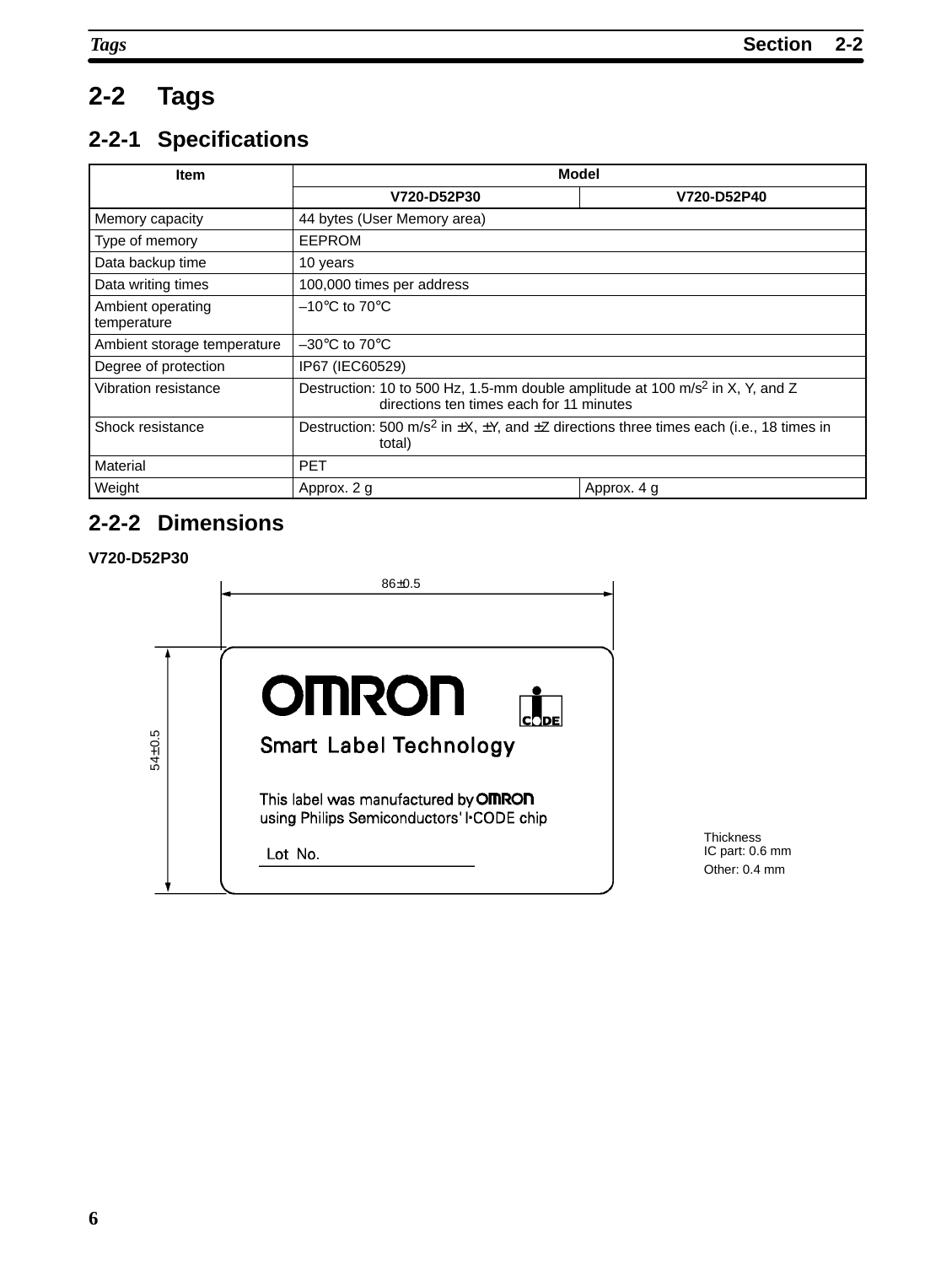#### **V720-D52P40**



#### **2-2-3 Memory Map**

The V720-D52P30 and V720-D52P40 have (user) memory areas of 44 bytes (= 352 bits = 11 pages). Each page consists of 4 bytes (1 page = 32 bits). A page is the smallest access unit with regard to reading and writing. In addition to user memory, Tags have a system area that contains a serial number, the family code, the application ID, and Lock-settings information.

| Page (hexadecimal) | Byte 0 | Byte 1 | Byte 2 | Byte 3 | Data                               |
|--------------------|--------|--------|--------|--------|------------------------------------|
| 00H                | In use | In use | In use | In use | 11 pages                           |
| 01H                | In use | In use | In use | In use | (44 bytes)<br>$(352 \text{ bits})$ |
|                    |        |        |        |        |                                    |
|                    |        |        |        |        |                                    |
|                    |        |        |        |        |                                    |
| 0AH                | In use | In use | In use | In use |                                    |

#### **2-3 Cable**

#### **2-3-1 Specifications**

| <b>Item</b>                   | $V720 - A4$                                                |
|-------------------------------|------------------------------------------------------------|
| Number of conductors          | 10                                                         |
| Insulation resistance         | $5 M\Omega$ min. (at 500 VDC) between conductor and shield |
| Dielectric strength           | 500 VAC 1 min.                                             |
| Maximum operating temperature | $80^{\circ}$ C                                             |
| Remarks                       | Connectors are not water resistant.                        |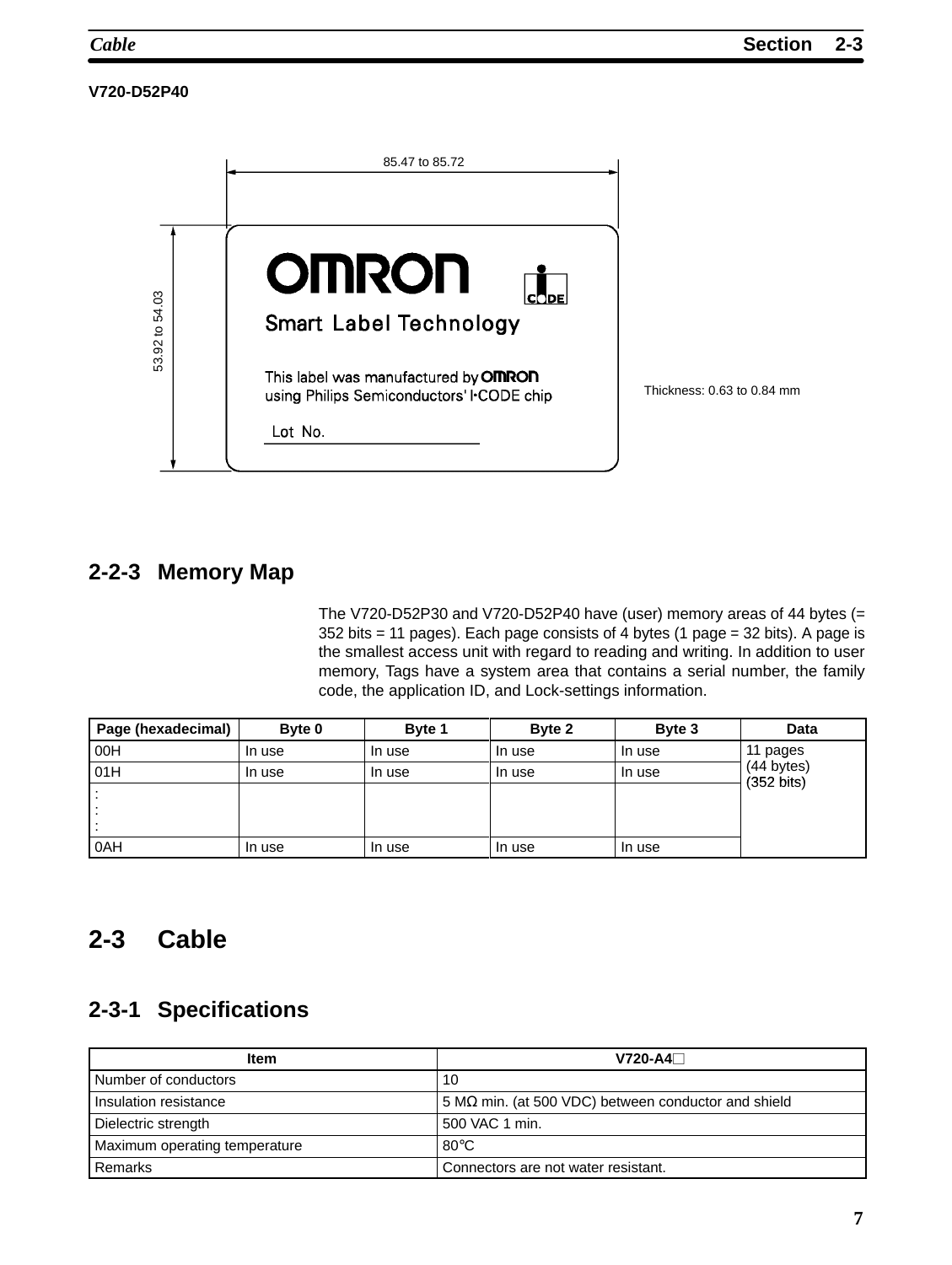# **2-3-2 Dimensions**

#### **V720-A4**

| <b>Item</b> | Model                                                    |               |               |               |                 |                 |
|-------------|----------------------------------------------------------|---------------|---------------|---------------|-----------------|-----------------|
|             | V720-A44<br>V720-A40<br>V720-A41<br>V720-A42<br>V720-A43 |               |               |               |                 | V720-A45        |
| Length      | Approx. 2 m                                              | Approx. 3 m   | Approx. 5 m   | Approx. 10 m  | Approx. 20 m    | Approx. 30 m    |
| Weight      | Approx. 150 g                                            | Approx. 220 g | Approx. 360 g | Approx. 700 g | Approx. 1,350 g | Approx. 2,000 g |
| L1          | 2.000                                                    | 3.000         | 5.000         | 10.000        | 20,000          | 30.000          |

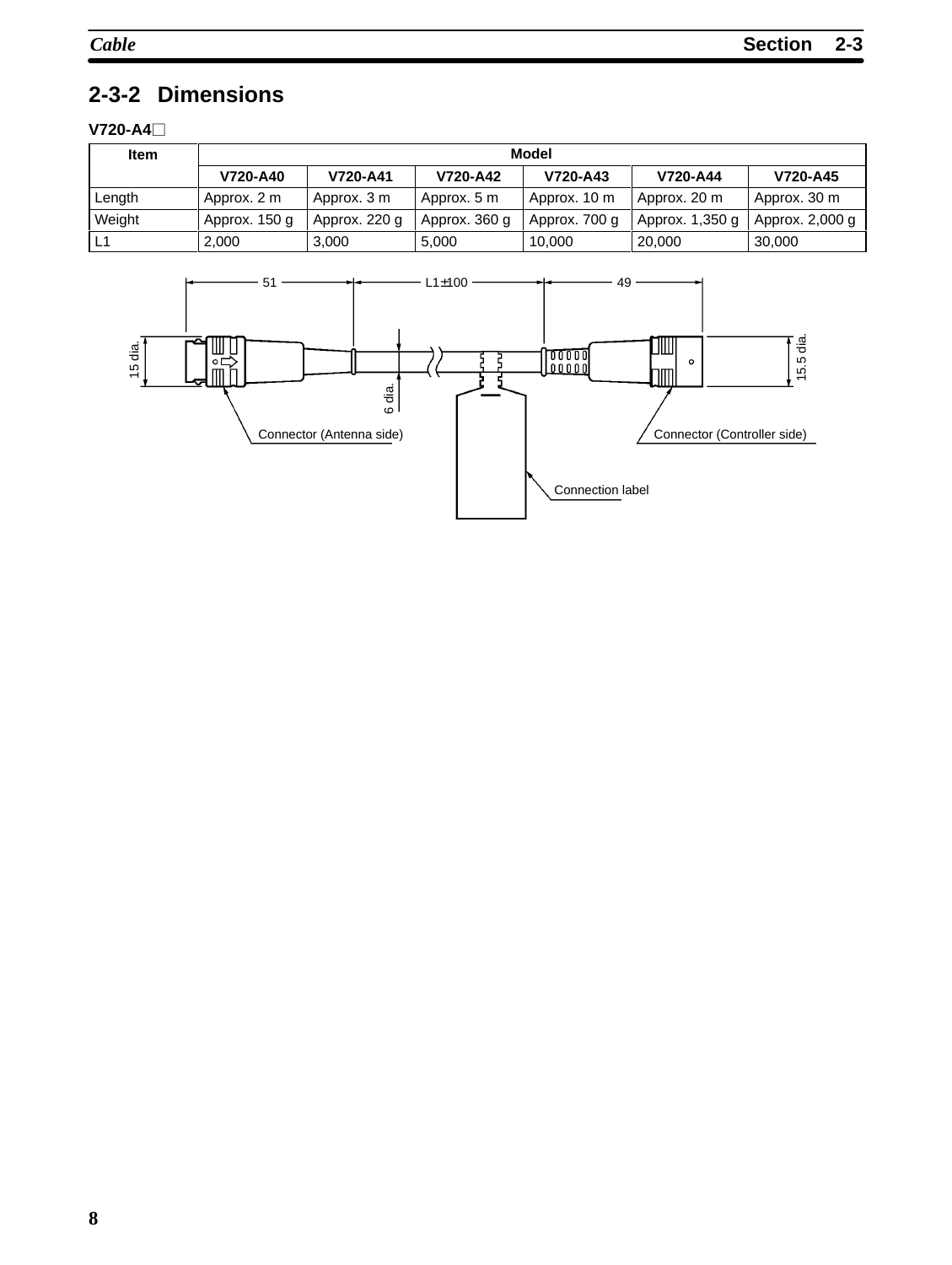# **SECTION 3 Installation**

This section provides installation information for the V720 System.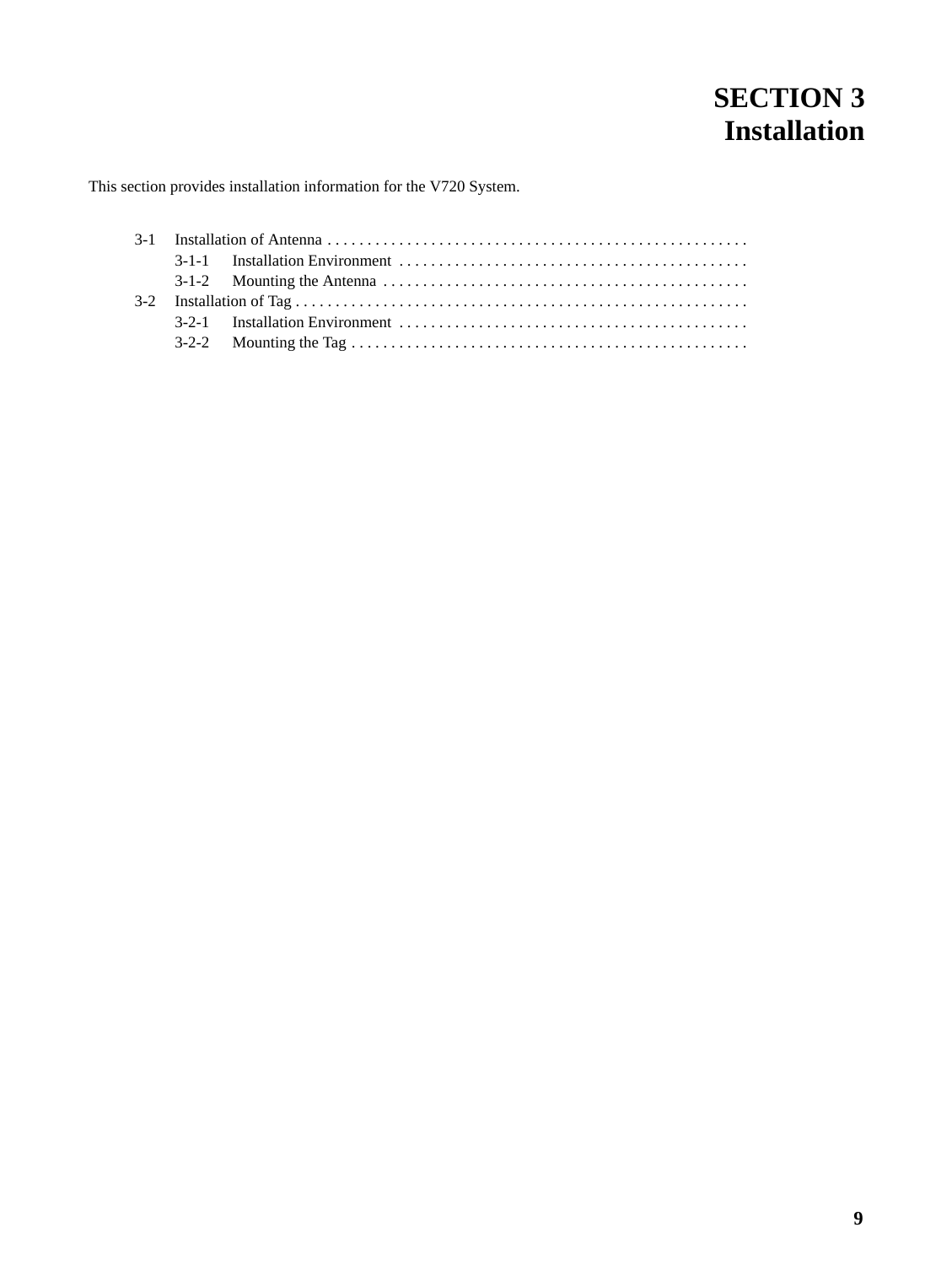# **3-1 Installation of Antenna**

#### **3-1-1 Installation Environment**

#### **Installation Location**

Do not install the Antenna in the following locations.

- The ambient temperature is not within a range between –20°C and 55°C or locations with radical temperature changes resulting in condensation.
- The humidity is not within a range between 35% and 85%.
- There is corrosive gas, flammable gas, dust, salt, or metal powder.
- The Antenna will be subjected to direct vibration or shock.
- Water, oil, or chemical will be sprayed onto the Antenna.

#### **Countermeasures Against Noise**

Ambient noise can cause the communications range of the Antenna to drop. Ambient noise can be reduced by taking the following countermeasures. Do not wire the Antenna cable along with high-tension lines or power lines. Keep the Antenna cable as far away as possible from them. Be sure to ground the frames of driving mechanisms and keep them as far away as possible from the Antenna. Be sure to ground switching power supplies and keep them as far away as possible from the Antenna. **Note** Keep the above in mind before installing the Antenna. Before the Antenna is put in actual use, be sure to conduct enough tests of the Antenna. **Power Lines and High-tension Lines Inverters, Motors, and Other Driving Mechanisms Switching Power Supplies**

#### **3-1-2 Mounting the Antenna**

Be sure to attach the provided bracket to the Antenna and mount the Antenna with four M4 screws with spring washers and flat washers as shown below.





#### **Mounting Location**

If the Antenna is mounted on a metallic surface, the communications distance will be 10% less than the specified maximum communications distance. Take this into consideration when mounting.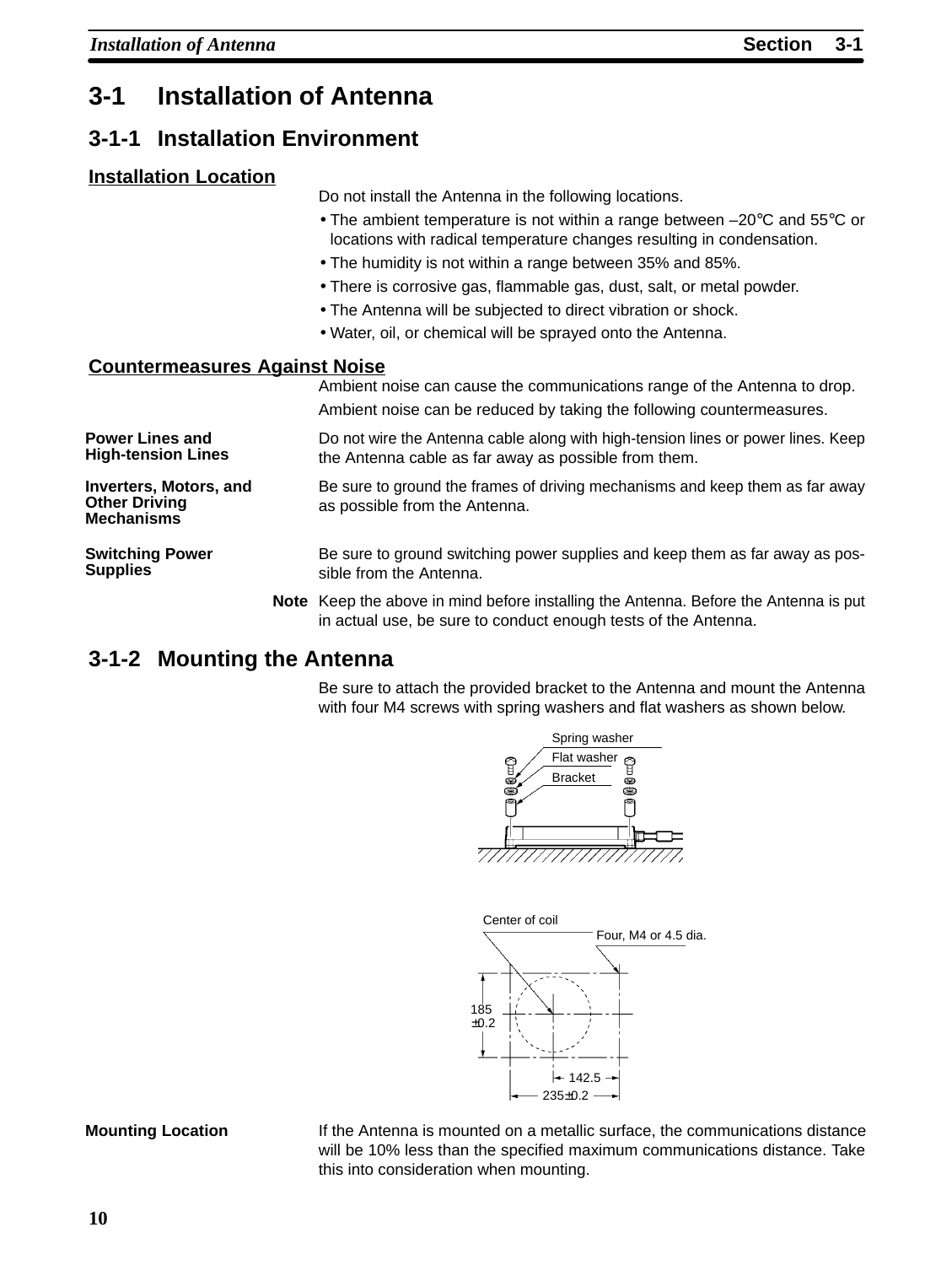#### **Multiple Antennas**

When mounting two or more Antennas in close proximity to each other, ensure that their communications areas do not overlap. For more details, refer to 4-1 Communications Areas. As a rough guide, when mounting Antennas in parallel or facing each other, ensure that the Antennas are separated by at least the dimensions shown below.







**Antennas Facing**

# **3-2 Installation of Tag**

#### **3-2-1 Installation Environment**

Do not install the V720-D52P30 or V720-D52P40 Tags in the following locations.

- Locations subject to corrosive gas, flammable gas, oil, chemicals, organic solvents, salt, dust, or metal powder.
- Inside microwave ovens.

#### **3-2-2 Mounting the Tag**

Although there are no special rules, abide by the following.

- Do not cut or open holes in the Tag.
- Do not impose excessive force on the Tag.

#### **Mounting Direction**

- Operation at the specified maximum communications distance is possible if the face of the tag is mounted so that it is parallel to the face of the Antenna.
- If the tag is mounted at an angle, the communications distance will be less. For details of the relationship between the orientation of the tag and the communications distance, refer to 4-2 Influence of Tag Angle.
- The communications characteristics of the Tag do not depend on the front/ back orientation.



**Mounting Location**

**Multiple Tags**

The communications may be reduced by the kind and shape of material on which the Tag is mounted. Refer to 4-3 Relationship Between Tag and Metallic Objects for details of mounting location effects.

If two or more Tags are used on top of each other or in contact with each other, interference between the Tags will cause the communications distance to decrease, and part or all of the Tags may become unreadable. When mounting Tags in close proximity, perform tests beforehand to check for interference.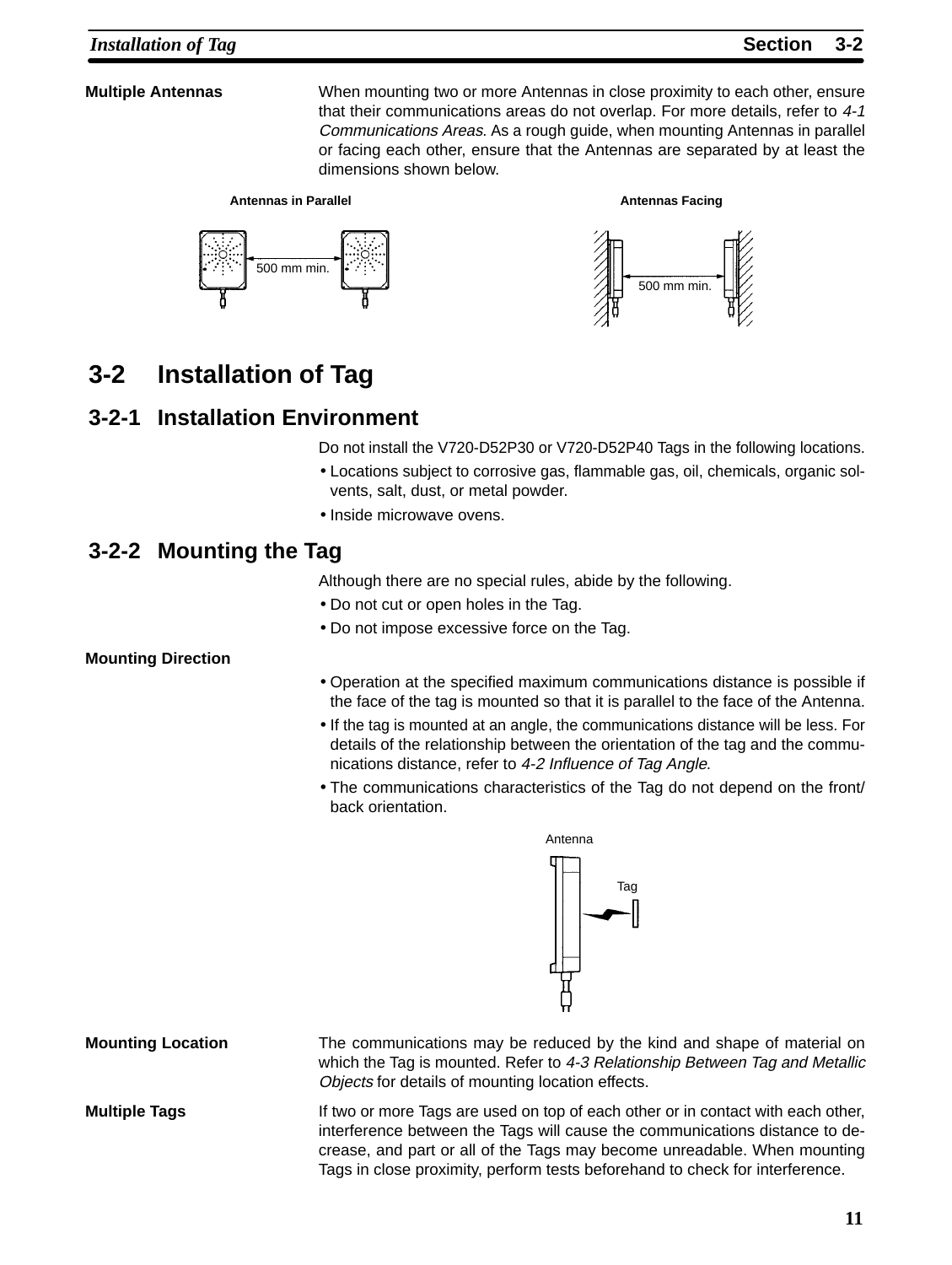# **SECTION 4 Reference Data**

This section provides reference data relating to V720 communications areas.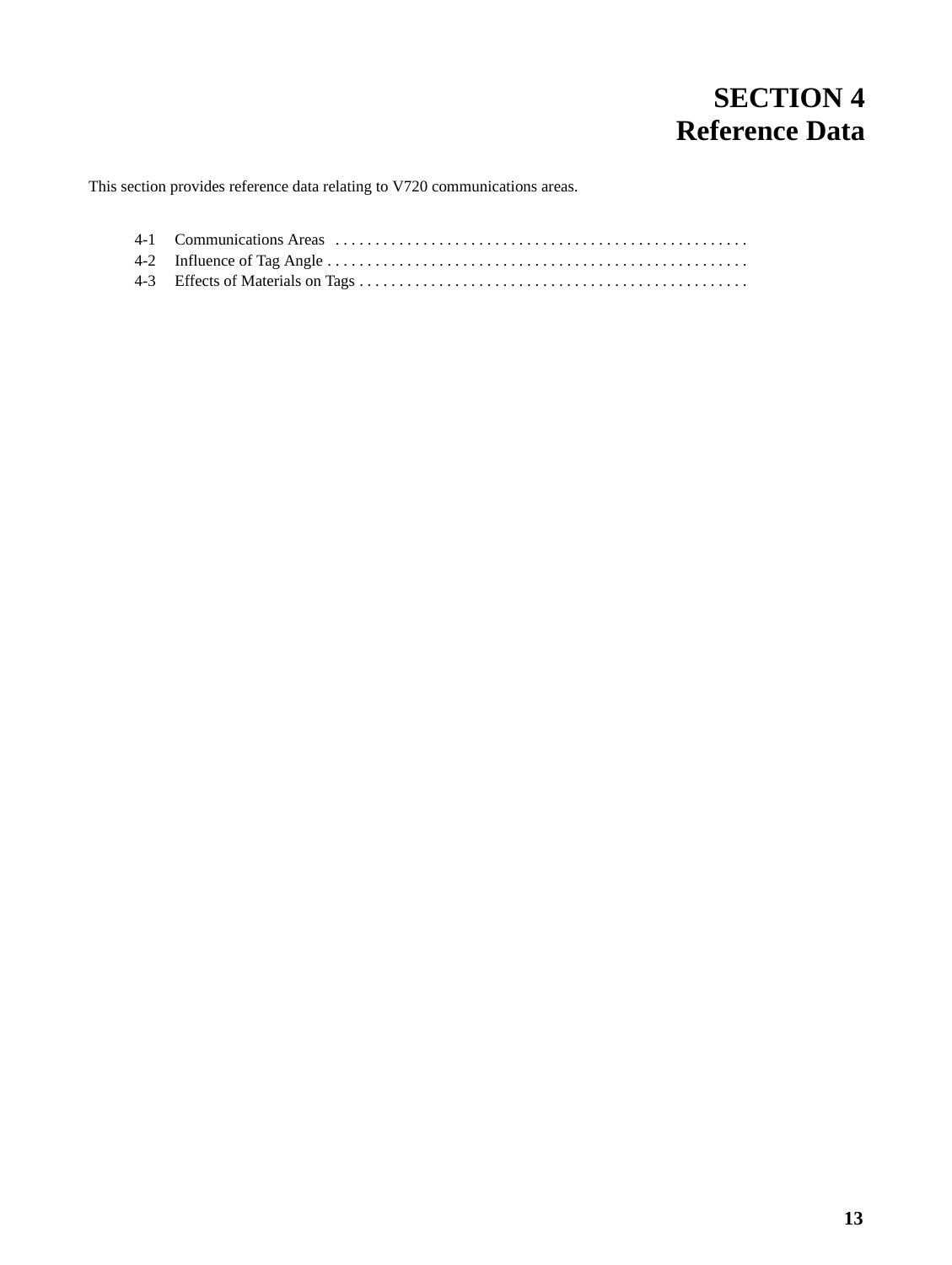#### **4-1 Communications Areas**

The typical communications area of the V720-H01-E is shown below. The actual communications area will vary with the mounting environment and conditions.

The following diagram shows the communications area for a plane that goes through the center of the V720-H01-E and is perpendicular to it.

#### **Communications Area Graph (V720-H01-E to V720-D52P30/V720-D52P40)**

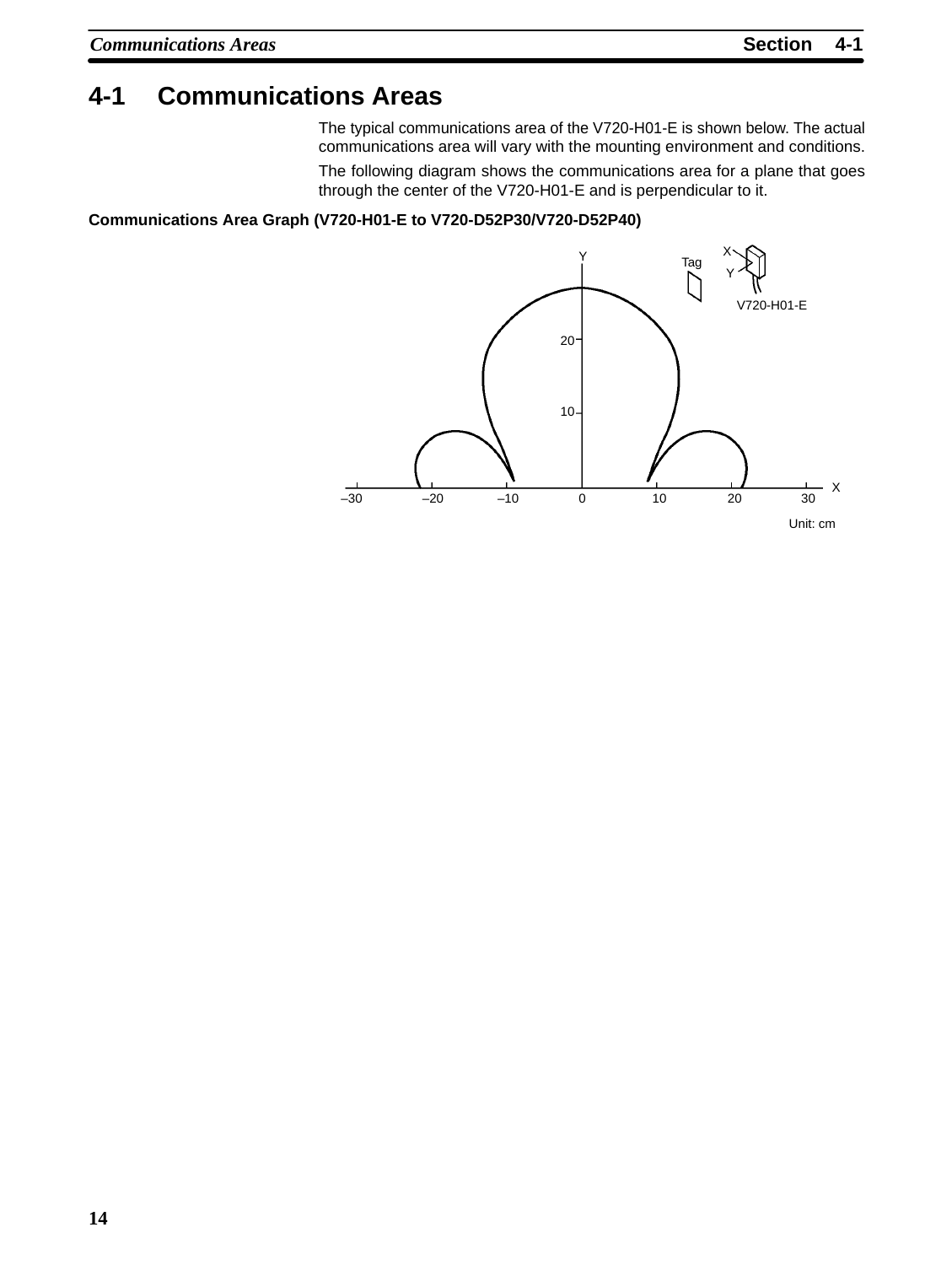## **4-2 Influence of Tag Angle**

The maximum communications range between the Antenna and Tag will be available if the face of the Antenna and the face of the Tag are parallel to each other. The communications range will be reduced if the Tag is mounted at an angle. Take the angle of the Tag into consideration when mounting.

For reference, the relationship between the Tag angle and the communications range is illustrated in the graph below. The horizontal axis represents the angle between the face of the Antenna and the Tag with 0° representing the state where the faces are parallel. The vertical axis represents the relative communications range from when the angle is 0° and the communications range is 100% (i.e., the percentage reduction in communications range).

#### **V720-H01-E to V720-D52P30/V720-D52P40**

#### **Communications Range vs. Tag Angle**



**Test Setup**

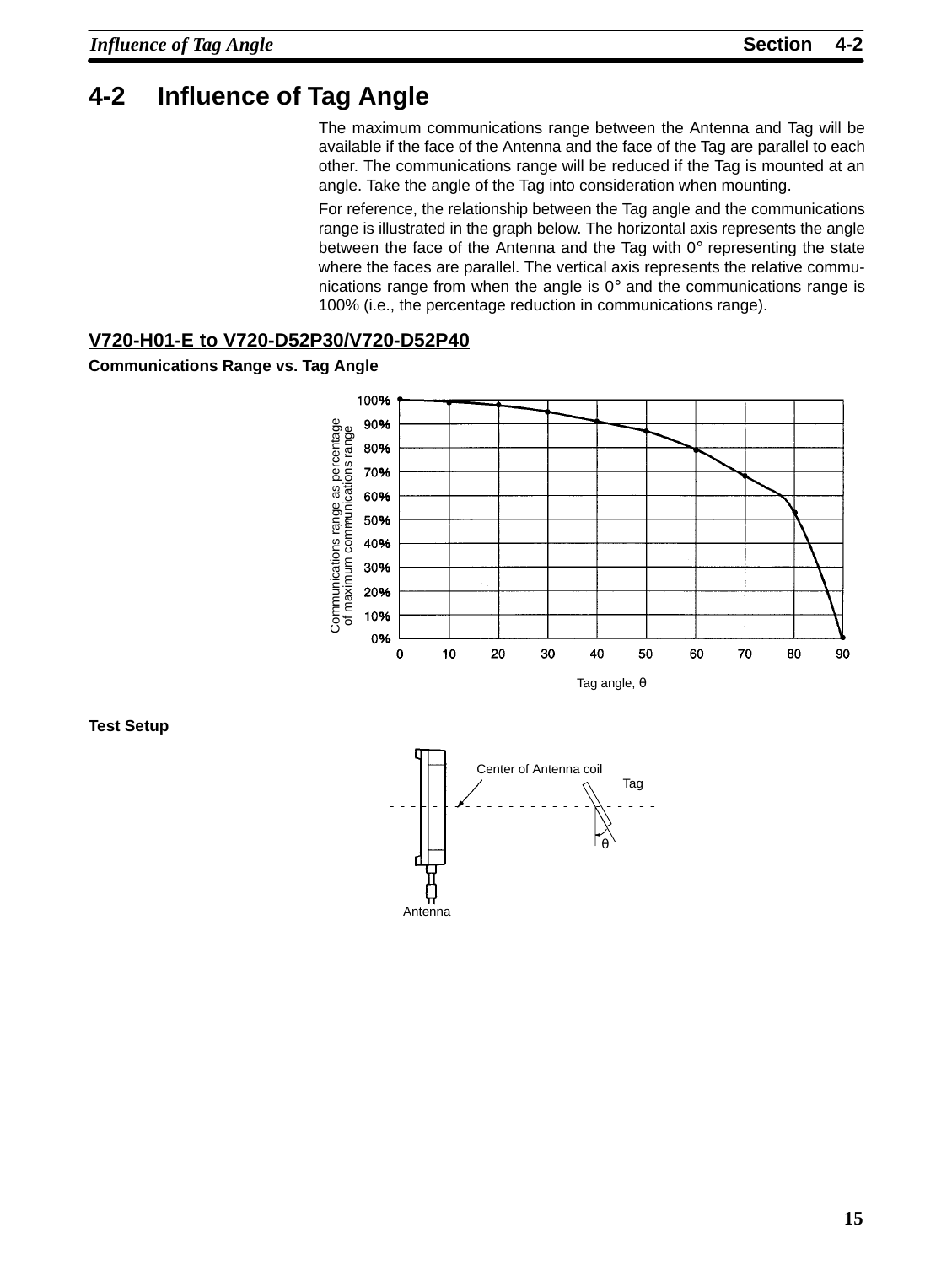# **4-3 Effects of Materials on Tags**

Take into consideration the effects of the mounting location when mounting the Tag. Communications range may be reduced if the Tag is near certain objects. The extent to which the distance will decrease depends on the actual material and its shape. Check the back of the Tag for the effects of metal and resin objects.

#### **V720-H01-E to V720-D52P30/V720-D52P40**

#### **Effect of Metal Objects**

The graph below shows the percentage reduction in communications range when a metal object is mounted behind the Tag. The horizontal axis represents the distance between the metallic plate and the Tag. The vertical axis represents the percentage decrease in communications range, where communications range with no metal object interference is taken to be 100%.



Range between metallic plate and back of Tag (mm)

#### **Effect of Resin Objects**

The following table shows the results of measuring the communications range when the Tag is mounted to a resin object. The extent to which the distance will decrease depends on the actual resin material and its shape.

| <b>Material (shape)</b>                            | <b>Communications range</b> |
|----------------------------------------------------|-----------------------------|
| Bakelite (100 mm x 100 mm x 5 mm)                  | Typ. $19 \text{ cm}$        |
| Acrylic resin (100 mm x 100 mm x 2 mm)             | $\mathsf{I}$ Typ. 22 cm     |
| Polyethylene (100 mm x 100 mm x 2 mm)   Typ. 24 cm |                             |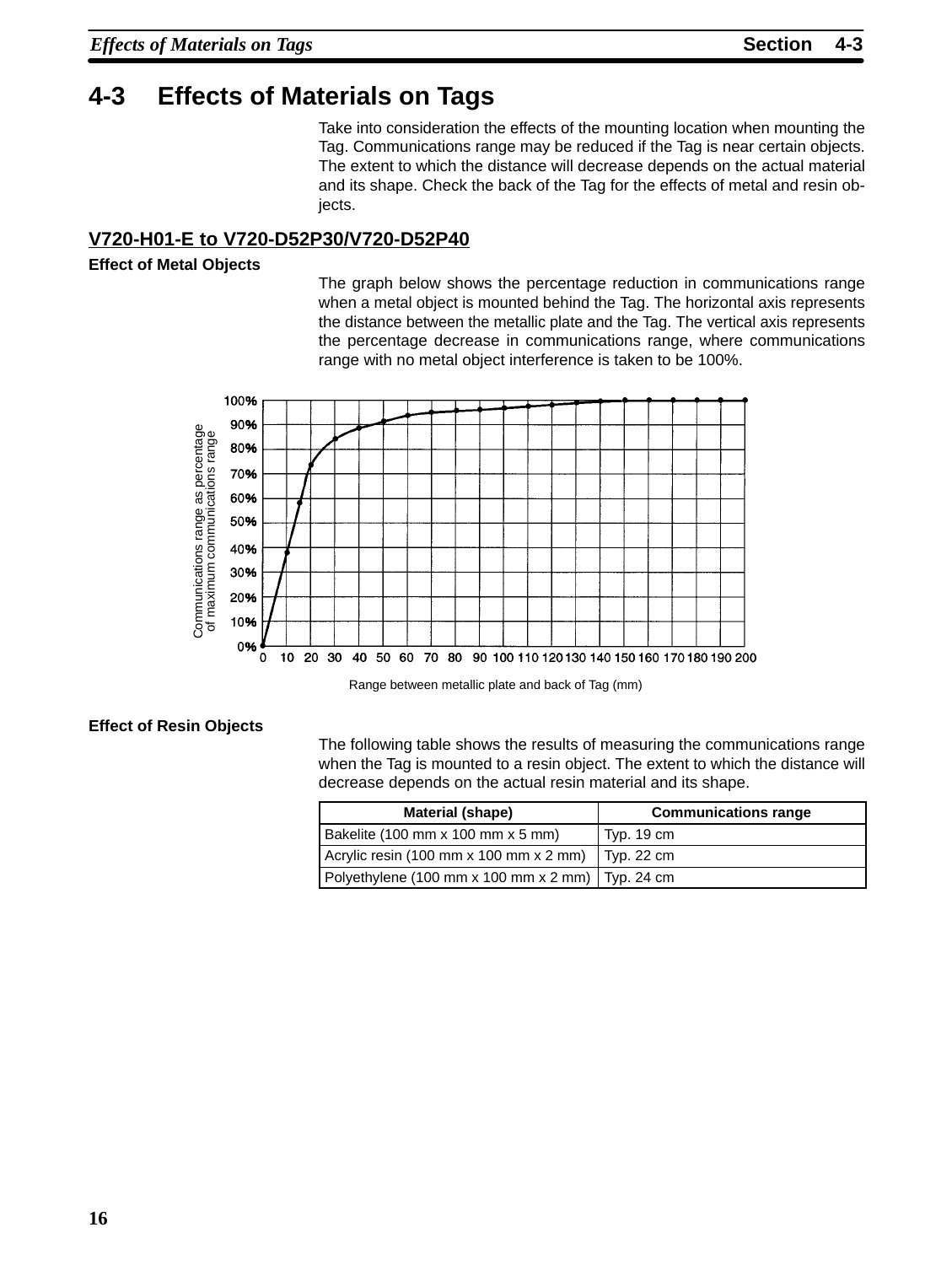# **Test Setup**





**Resin Object**